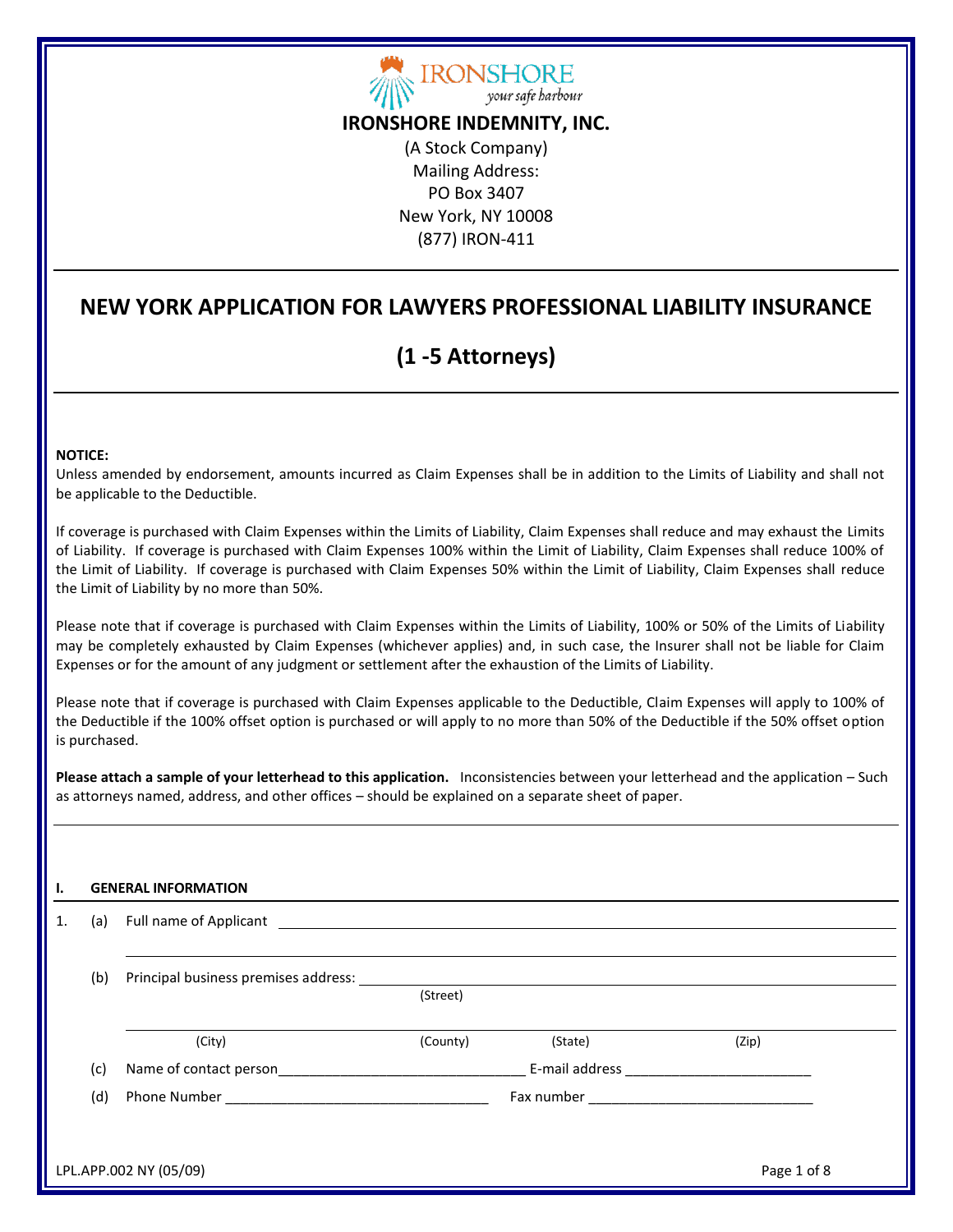|    | Website address: New York Changes and Changes and Changes and Changes and Changes and Changes and Changes and Changes and Changes and Changes and Changes and Changes and Changes and Changes and Changes and Changes and Chan<br>(e)         |                                                                                                                 |                           |                                |                                                                          |                                                    |  |  |  |
|----|-----------------------------------------------------------------------------------------------------------------------------------------------------------------------------------------------------------------------------------------------|-----------------------------------------------------------------------------------------------------------------|---------------------------|--------------------------------|--------------------------------------------------------------------------|----------------------------------------------------|--|--|--|
|    | Business is a:<br>$\mathsf{L}$<br>(g)                                                                                                                                                                                                         |                                                                                                                 |                           |                                |                                                                          |                                                    |  |  |  |
|    | professional corporation (PC) limited liability corporation (LLC) $\Box$ Other                                                                                                                                                                |                                                                                                                 |                           |                                |                                                                          |                                                    |  |  |  |
| 2. | No<br>If Yes, is there a lawyer that will be responsible for Applicant's practice if the Applicant is unable to<br>Yes<br>No<br>If Yes, provide the following:                                                                                |                                                                                                                 |                           |                                |                                                                          |                                                    |  |  |  |
|    |                                                                                                                                                                                                                                               |                                                                                                                 |                           |                                |                                                                          |                                                    |  |  |  |
| 3. | List the names of all predecessor firms of the Applicant. A "Predecessor Firm" is any legal entity which was engaged in the<br>practice of law to whose financial assets and liabilities the Applicant is the majority successor in interest. |                                                                                                                 |                           |                                |                                                                          |                                                    |  |  |  |
|    | Name of Predecessor Firm                                                                                                                                                                                                                      | Date<br>Established                                                                                             | Date<br><b>Dissolved</b>  | Did Firm Maintain<br>Coverage? | Extended<br>Reporting<br>Endorsement<br>Purchased<br>(Tail<br>Coverage)? | Requesting<br>Coverage For<br>Predecessor<br>Firm? |  |  |  |
|    |                                                                                                                                                                                                                                               |                                                                                                                 |                           |                                |                                                                          |                                                    |  |  |  |
|    |                                                                                                                                                                                                                                               |                                                                                                                 |                           |                                |                                                                          |                                                    |  |  |  |
|    |                                                                                                                                                                                                                                               |                                                                                                                 |                           |                                |                                                                          |                                                    |  |  |  |
|    |                                                                                                                                                                                                                                               |                                                                                                                 |                           |                                |                                                                          |                                                    |  |  |  |
| Н. | <b>FINANCIAL AND STAFFING INFORMATION</b>                                                                                                                                                                                                     |                                                                                                                 |                           |                                |                                                                          |                                                    |  |  |  |
| 1. | Provide the applicants fee volume.<br>$\frac{1}{2}$ \$100,000 $\sqrt{3}$ \$100,000-\$250,000 $\sqrt{3}$ \$250,000-\$400,000 $\sqrt{3}$ \$400,001-\$500,000 $\sqrt{3}$ \$500,000-\$1,000,000<br>$$1,000,000-\$2,000,000$ \$2,000,000 +         |                                                                                                                 |                           |                                |                                                                          |                                                    |  |  |  |
| 2. | Provide the names of all lawyers who are presently officers, partners, employed lawyers, of counsels, or part-time attorneys of<br>the Applicant and complete the information requested for each lawyer.                                      |                                                                                                                 |                           |                                |                                                                          |                                                    |  |  |  |
|    | Name of Lawyer                                                                                                                                                                                                                                | Designation:<br>O - Officer<br>P - Partner<br>E - Employed Lawyers<br>OC - Of Counsel<br>PT- Part Time Attorney | Hours Worked<br>Per Week* | Year Admitted to<br>Bar        | MM/DD/YY<br>Joined Applicant                                             | Maintain<br>Separate<br>Insurance<br>Yes/No        |  |  |  |
|    |                                                                                                                                                                                                                                               |                                                                                                                 |                           |                                |                                                                          |                                                    |  |  |  |
|    |                                                                                                                                                                                                                                               |                                                                                                                 |                           |                                |                                                                          |                                                    |  |  |  |
|    |                                                                                                                                                                                                                                               |                                                                                                                 |                           |                                |                                                                          |                                                    |  |  |  |
|    |                                                                                                                                                                                                                                               |                                                                                                                 |                           |                                |                                                                          |                                                    |  |  |  |
|    |                                                                                                                                                                                                                                               |                                                                                                                 |                           |                                |                                                                          |                                                    |  |  |  |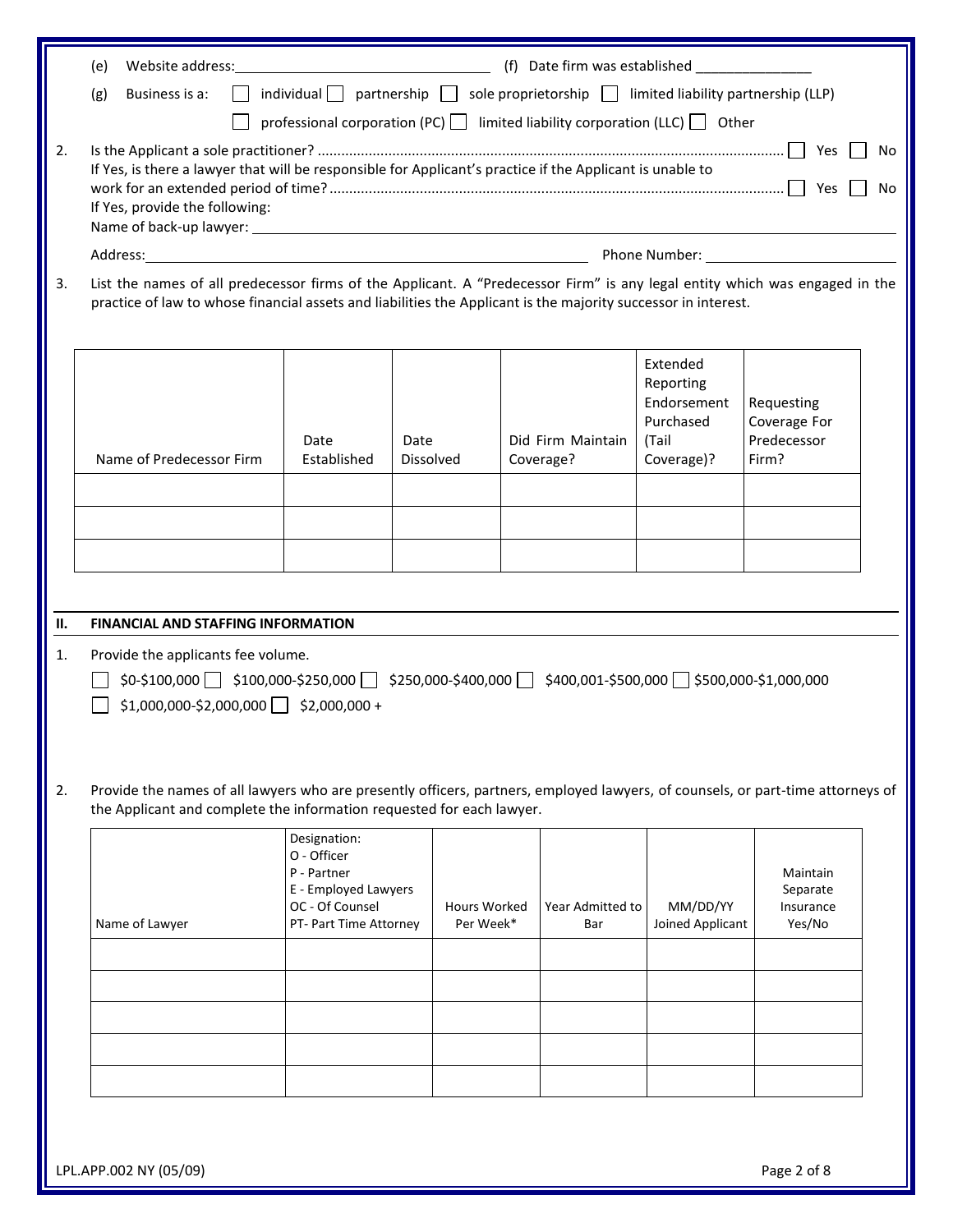|    | *Attach Additional Sheets if Necessary.                                                                                                                                                |                           |              |                  |                                         |     |           |  |  |
|----|----------------------------------------------------------------------------------------------------------------------------------------------------------------------------------------|---------------------------|--------------|------------------|-----------------------------------------|-----|-----------|--|--|
| 3. | Provide the following for Applicant's staff:                                                                                                                                           |                           |              |                  |                                         |     |           |  |  |
|    |                                                                                                                                                                                        | Number Currently Employed |              |                  | Number Who Left the Applicant Last Year |     |           |  |  |
|    | Lawyers                                                                                                                                                                                |                           |              |                  |                                         |     |           |  |  |
|    | Paralegals                                                                                                                                                                             |                           |              |                  |                                         |     |           |  |  |
|    | Other Staff                                                                                                                                                                            |                           |              |                  |                                         |     |           |  |  |
| 4. | Does the Applicant have a<br>(a)<br>Yes<br>No<br>Yes<br>(b)<br>No                                                                                                                      |                           |              |                  |                                         |     |           |  |  |
| 5. | Does any attorney proposed for this coverage currently serve as director, officer, trustee or partner of any entity which is a<br>If Yes, complete a Supplement for Outside Interests. |                           |              |                  |                                         |     | <b>No</b> |  |  |
| 6. | In the past five years, has any lawyer proposed for this coverage hold an equity or financial                                                                                          |                           |              |                  |                                         | Yes | No        |  |  |
| 7. | Is any lawyer proposed for this coverage<br>(a)<br>No<br>If Yes, provide details.<br>(b)<br>No<br>If Yes, provide details. Manual Assembly of Yes, provide details.                    |                           |              |                  |                                         |     |           |  |  |
| Ш. | FIRM MANAGEMENT AND ADMINISTRATION                                                                                                                                                     |                           |              |                  |                                         |     |           |  |  |
| 1. | Does the Applicant's docket control system include:<br>(a)<br>Single Calendar<br>Computer<br>Tickler Cards<br>  Dual Calendar   Master Listing<br>  Other                              |                           |              |                  |                                         |     |           |  |  |
|    | How frequently are deadlines cross-checked?<br>(b)                                                                                                                                     |                           | $\Box$ Daily | <b>Weekly</b>    | Monthly                                 |     |           |  |  |
| 2. | Which of the following tools are used to avoid conflict of interest?<br>oral/memory<br>conflict committee $\Box$ written procedure $\Box$ Other<br>index file<br>computer              |                           |              |                  |                                         |     |           |  |  |
| 3. | Does your firm utilize client communication letter? Please answer below.<br>(a)<br>Yes<br>No<br>(b)<br>Yes<br>No                                                                       |                           |              |                  |                                         |     |           |  |  |
|    | <b>IV. PRACTICE AREAS</b>                                                                                                                                                              |                           |              |                  |                                         |     |           |  |  |
| 1. | Indicate percentage of time devoted to the following areas of practice.                                                                                                                |                           |              |                  |                                         |     |           |  |  |
|    | <b>AREA OF PRACTICE</b><br>%                                                                                                                                                           | <b>AREA OF PRACTICE</b>   | ℅            |                  | <b>AREA OF PRACTICE</b>                 | %   |           |  |  |
|    | Administrative Law                                                                                                                                                                     | <b>Entertainment</b>      |              | Municipal Law    |                                         |     |           |  |  |
|    | <b>Admiralty Defense</b>                                                                                                                                                               | Environmental Law*        |              | Oil & Gas Mining |                                         |     |           |  |  |
|    | <b>Admiralty Marine</b>                                                                                                                                                                | ERISA                     |              | Oil & Gas Title  |                                         |     |           |  |  |
|    | Adoptions                                                                                                                                                                              | Estate Planning*          |              |                  | Patent, Trademark, Copyright - Filing*  |     |           |  |  |
|    |                                                                                                                                                                                        |                           |              |                  |                                         |     |           |  |  |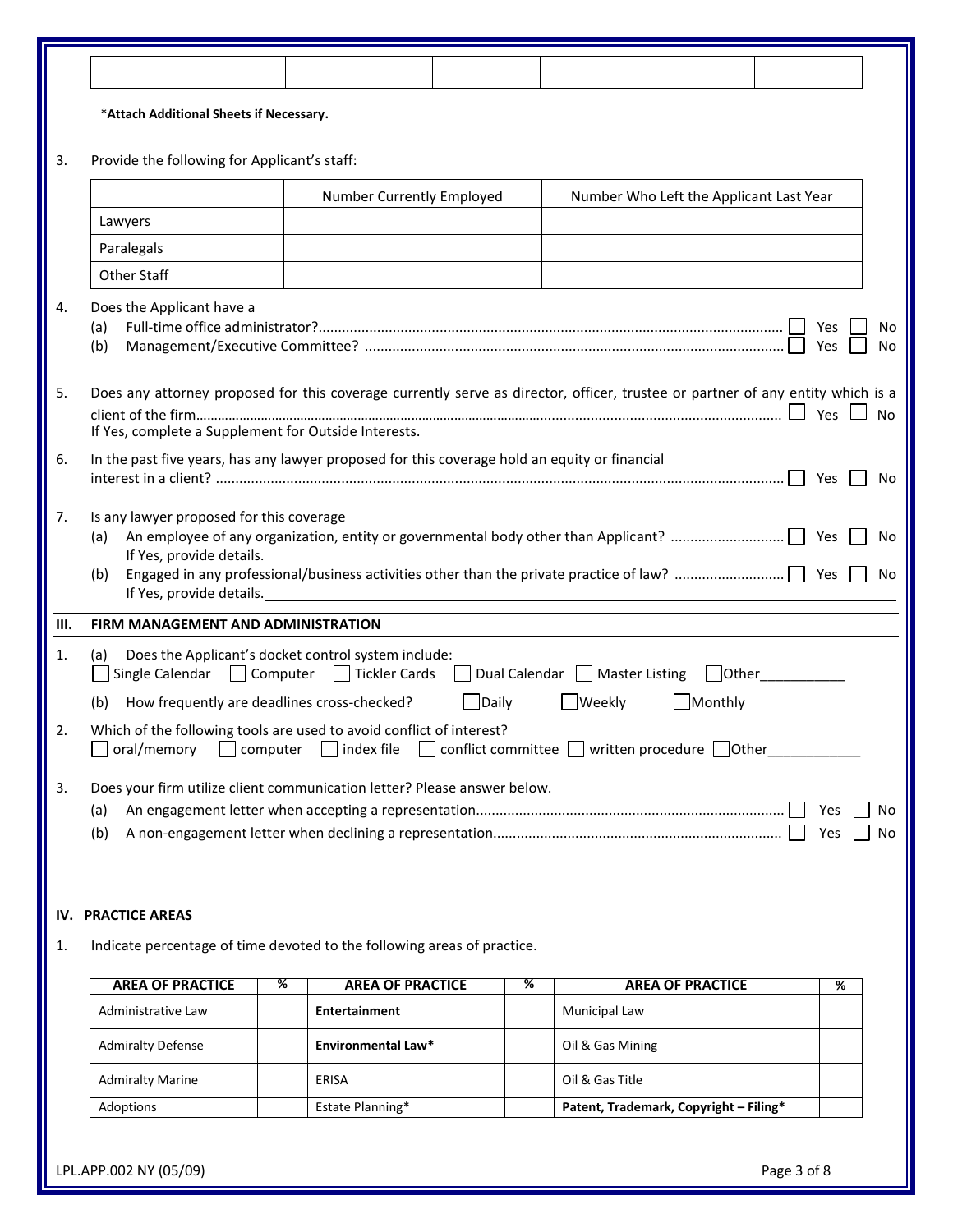| Arbitration/Mediation          | Estate/Trust/Probate*                    | Patent, Trademark, Copyright Litigation*     |               |
|--------------------------------|------------------------------------------|----------------------------------------------|---------------|
| Banking*                       | Family Law - (Non-Divorce)               | Patent, Trademark, Copyright<br>Prosecution* |               |
| Bankruptcy                     | Fiduciary                                | Plaintiff BI/PI (Non Product Liability)*     |               |
| <b>BI/PI Defense</b>           | Foreclosures                             | <b>Product Liability Plaintiff*</b>          |               |
| Bonds*                         | Foreign Law                              | Real Estate Closings/General*                |               |
| <b>Business Transactions</b>   | Guardianships                            | Real Estate Commercial Title*                |               |
| Civil Rights                   | High Profile Divorce or<br>Monied        | Real Estate Development*                     |               |
| Civil/General Litigation       | Immigration/Naturalization               | Real Estate Investment Trusts*               |               |
| <b>Class Action Plaintiff*</b> | <b>Insurance Defense</b>                 | Real Estate Limited Partnership*             |               |
| Collection*                    | <b>International Law</b>                 | Real Estate Residential Title*               |               |
| <b>Commercial Defense</b>      | <b>Investment Money Manager</b>          | Real Estate Syndication*                     |               |
| <b>Commercial Law</b>          | Juvenile                                 | Securities*                                  |               |
| <b>Consumer Claims</b>         | <b>Labor Unions</b>                      | <b>Taxation Opinions</b>                     |               |
| <b>Construction Law</b>        | Labor/Employee                           | <b>Taxation Preparation</b>                  |               |
| Contracts                      | Labor/Management                         | <b>Taxation Representation</b>               |               |
| Corporate Formation            | Landlord Tenant/Leases                   | <b>Traffic</b>                               |               |
| Corporate General              | Lobbying                                 | Wills                                        |               |
| Corporate Litigation           | <b>Local Government</b>                  | <b>Workers Compensation Plaintiff*</b>       |               |
| <b>Criminal Law</b>            | <b>Medical Malpractice Defense</b>       | <b>Workers Compensation Defense</b>          |               |
| <b>Divorce</b>                 | <b>Medical Malpractice</b><br>Plaintiff* | Other: Please Explain on Firm Letterhead     |               |
| <b>Employment Law</b>          | Mergers & Acquisitions                   | Total:                                       | $^{100}_{\%}$ |

### **\*Please contact agent for supplement.**

#### **V. BUSINESS PRACTICES**

1. (a) Have any suits for collection of fees have been filed against any client in the last two (2) years  $\Box$  Yes  $\Box$  No If Yes, how many?

If Yes, provide the following for each suit for unpaid legal fees. Attach a separate sheet if necessary.

| Date Filed | Name of Client | \$ Amount Sought | Status/Result |  |
|------------|----------------|------------------|---------------|--|
|            |                |                  |               |  |
|            |                |                  |               |  |
|            |                |                  |               |  |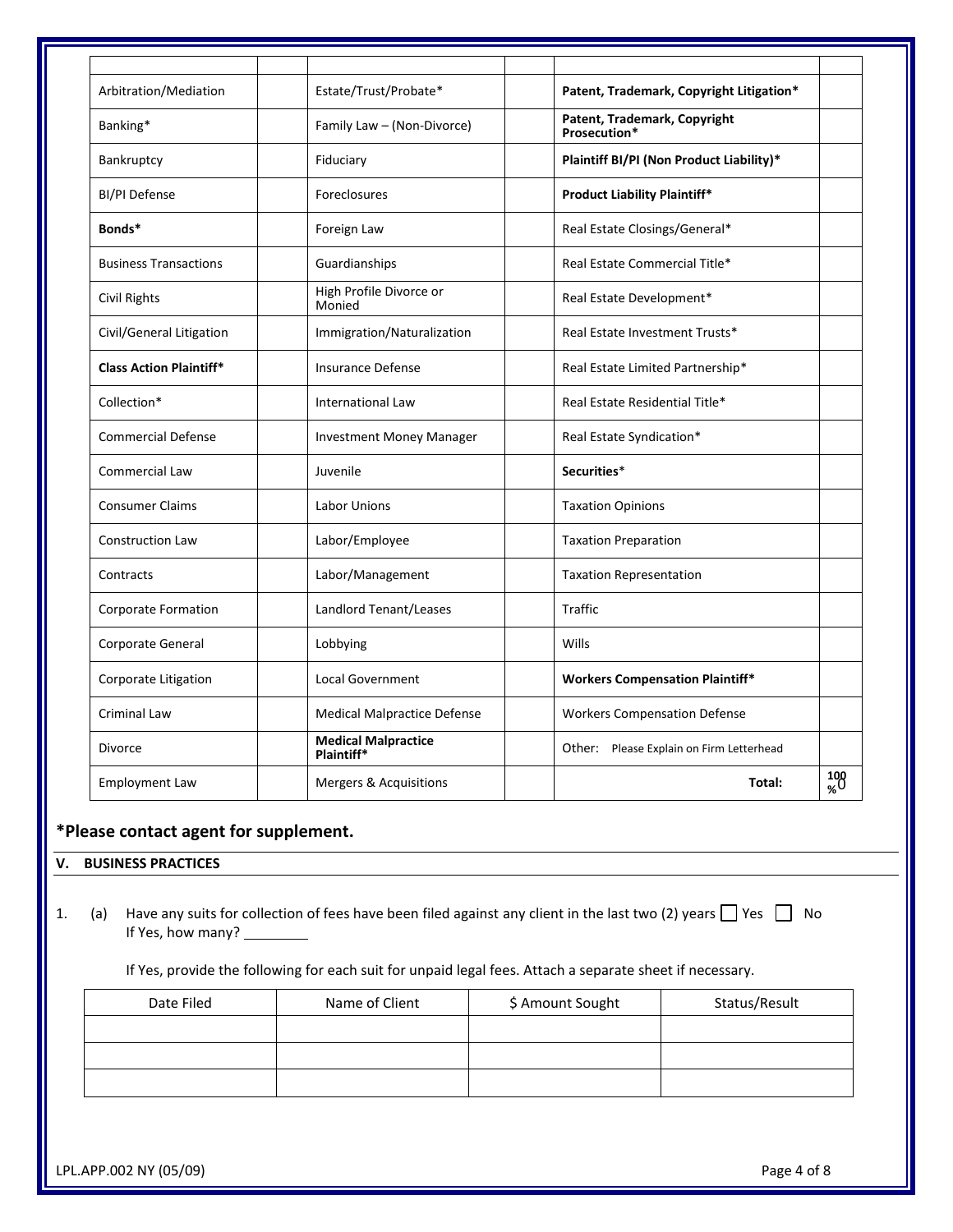|     | What steps have been taken by the Applicant to reduce or avoid the necessity of fee collections suits in the future?<br>(b)                                                                                                                                                                                                                                                                                                                |          |  |  |  |  |  |  |  |
|-----|--------------------------------------------------------------------------------------------------------------------------------------------------------------------------------------------------------------------------------------------------------------------------------------------------------------------------------------------------------------------------------------------------------------------------------------------|----------|--|--|--|--|--|--|--|
|     |                                                                                                                                                                                                                                                                                                                                                                                                                                            |          |  |  |  |  |  |  |  |
| 2.  | When evaluating whether a case should be sent for collection, does the Applicant review the file<br>for the purpose of evaluating whether the possibility of a counterclaim alleging malpractice might be                                                                                                                                                                                                                                  | No       |  |  |  |  |  |  |  |
| 3.  | Does the Applicant accept cases where the cause of action arises and is adjudicated outside of the                                                                                                                                                                                                                                                                                                                                         | No<br>No |  |  |  |  |  |  |  |
| 4.  | Has the Applicant outsourced any work in the last two (2) years, either domestically or out of the                                                                                                                                                                                                                                                                                                                                         | No       |  |  |  |  |  |  |  |
| 5.  | Does the Applicant have any single client or group of related clients which produce more than 25%                                                                                                                                                                                                                                                                                                                                          |          |  |  |  |  |  |  |  |
|     | If Yes, provide the percentage of gross billings, name of client, business activities of client, and                                                                                                                                                                                                                                                                                                                                       |          |  |  |  |  |  |  |  |
| 6   | In the last five (5) years, has the Applicant accepted client securities or other forms of compensation<br>If Yes, provide details. The contract of the contract of the contract of the contract of the contract of the contract of the contract of the contract of the contract of the contract of the contract of the contract of the c                                                                                                  | No       |  |  |  |  |  |  |  |
| 7.  | If Yes,<br>(a)                                                                                                                                                                                                                                                                                                                                                                                                                             | No<br>No |  |  |  |  |  |  |  |
|     | (b)<br>If Yes to above, provide details. The contract of the contract of the contract of the contract of the contract of the contract of the contract of the contract of the contract of the contract of the contract of the contract                                                                                                                                                                                                      | No       |  |  |  |  |  |  |  |
| VI. | <b>INSURANCE AND CLAIM HISTORY</b>                                                                                                                                                                                                                                                                                                                                                                                                         |          |  |  |  |  |  |  |  |
|     |                                                                                                                                                                                                                                                                                                                                                                                                                                            |          |  |  |  |  |  |  |  |
| 2.  | Limits of Liability: Indicate the limit of liability requested:<br>(a)                                                                                                                                                                                                                                                                                                                                                                     |          |  |  |  |  |  |  |  |
|     | (Maximum Each Claim/Maximum Each Year)<br>\$1,000,000 / \$2,000,000<br>\$3,000,000 / \$3,000,000<br>100,000 / \$ 300,000<br>\$1,000,000 / \$3,000,000<br>250,000 / \$ 500,000<br>\$4,000,000 / \$4,000,000<br>500,000 / \$ 500,000<br>\$2,000,000 / \$2,000,000<br>\$5,000,000 / \$5,000,000<br>500,000 / \$1,000,000<br>\$2,000,000 / \$4,000,000<br>\$5,000,000 / \$10,000,000<br>\$2,000,000 / \$5,000,000<br>\$1,000,000 / \$1,000,000 |          |  |  |  |  |  |  |  |
| (b) | Deductible - Indicate the deductible requested:                                                                                                                                                                                                                                                                                                                                                                                            |          |  |  |  |  |  |  |  |
|     | $\frac{1}{2}$ \$2,500 $\frac{1}{2}$ \$5,000 $\frac{1}{2}$ \$10,000 $\frac{1}{2}$ \$15,000 $\frac{1}{2}$ \$50,000 $\frac{1}{2}$ \$100,000<br>Other \$                                                                                                                                                                                                                                                                                       |          |  |  |  |  |  |  |  |
|     | Optional Coverage - Indicate the optional coverages requested:<br>(c)                                                                                                                                                                                                                                                                                                                                                                      |          |  |  |  |  |  |  |  |
|     | Claim Expenses Within the Limit of Liability - 50% Offset<br>Claim Expenses Within the Limit of Liability - 100% Offset<br>Claim Expenses Within the Deductible - 50% Offset<br>Claim Expenses Within the Deductible - 100% Offset                                                                                                                                                                                                         |          |  |  |  |  |  |  |  |
| 3.  | If none, check here<br>List the Professional Liability Insurance History for the last three (3) years:                                                                                                                                                                                                                                                                                                                                     | No. of   |  |  |  |  |  |  |  |
|     | Limits of<br>Policy Period<br>Insurance                                                                                                                                                                                                                                                                                                                                                                                                    | Lawyers  |  |  |  |  |  |  |  |
|     | (MM/DD/YY)<br>Liability<br>Deductible<br>Premium<br>Company                                                                                                                                                                                                                                                                                                                                                                                | Covered  |  |  |  |  |  |  |  |
|     | Page 5 of 8<br>LPL.APP.002 NY (05/09)                                                                                                                                                                                                                                                                                                                                                                                                      |          |  |  |  |  |  |  |  |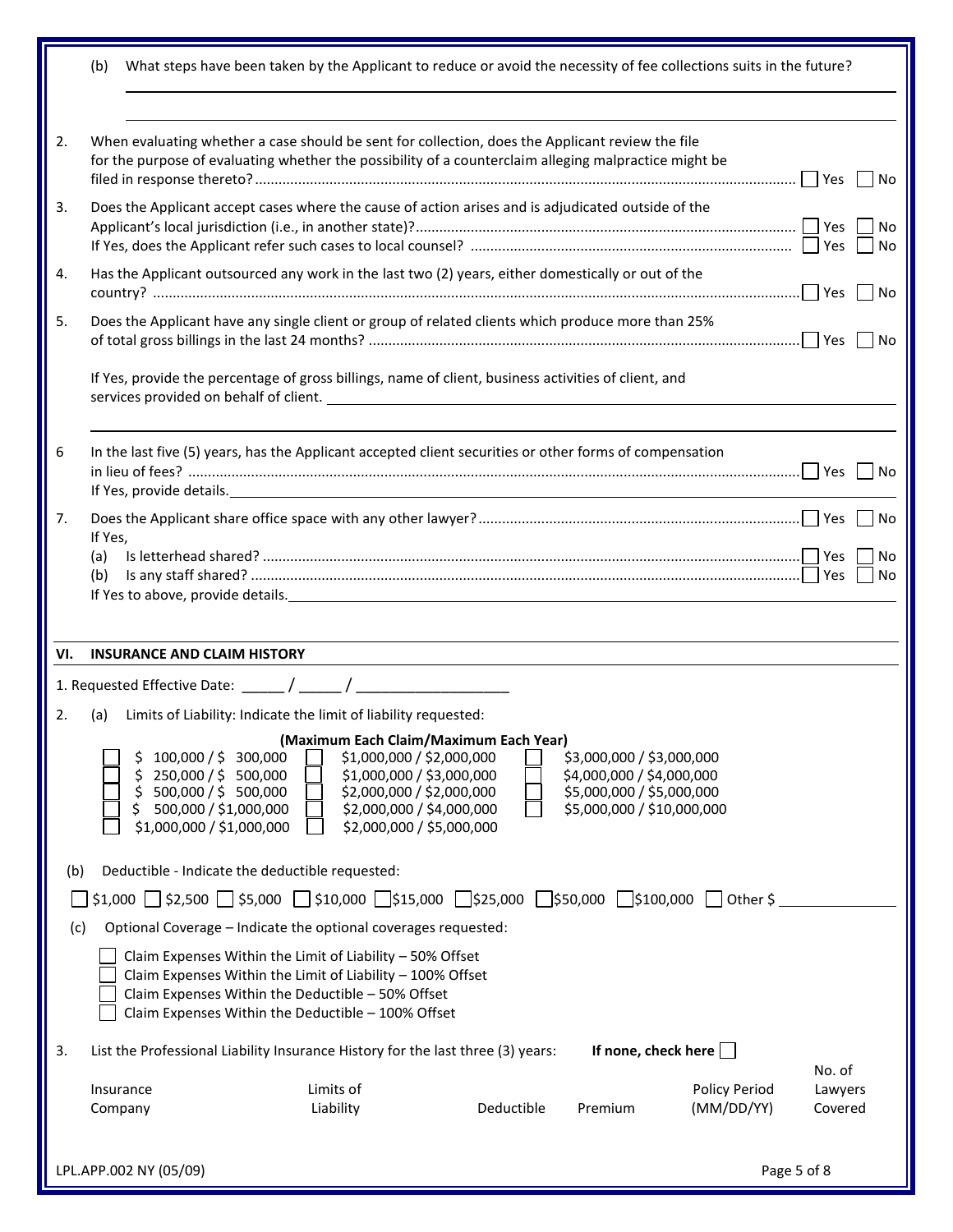|    |                                                                                                                                                                                                                                                                                                                                                                      |                                                                                                                                                                                                                                                                                                    | \$ | /\$ |  |  |             |           |  |
|----|----------------------------------------------------------------------------------------------------------------------------------------------------------------------------------------------------------------------------------------------------------------------------------------------------------------------------------------------------------------------|----------------------------------------------------------------------------------------------------------------------------------------------------------------------------------------------------------------------------------------------------------------------------------------------------|----|-----|--|--|-------------|-----------|--|
|    |                                                                                                                                                                                                                                                                                                                                                                      |                                                                                                                                                                                                                                                                                                    | \$ | /\$ |  |  |             |           |  |
|    |                                                                                                                                                                                                                                                                                                                                                                      |                                                                                                                                                                                                                                                                                                    | \$ | /\$ |  |  |             |           |  |
| 4. |                                                                                                                                                                                                                                                                                                                                                                      |                                                                                                                                                                                                                                                                                                    |    |     |  |  |             | Yes<br>No |  |
|    | Does your current policy have Prior Acts Exclusion?<br>If yes, what is your Prior Acts Date? $\frac{1}{\sqrt{1-\frac{1}{2}}}$                                                                                                                                                                                                                                        |                                                                                                                                                                                                                                                                                                    |    |     |  |  |             |           |  |
| 5. | Has any insurer declined, canceled, or non-renewed any Lawyers Professional Liability Insurance                                                                                                                                                                                                                                                                      |                                                                                                                                                                                                                                                                                                    |    |     |  |  |             |           |  |
|    | If Yes, provide details.                                                                                                                                                                                                                                                                                                                                             |                                                                                                                                                                                                                                                                                                    |    |     |  |  |             |           |  |
| 6. | Has any lawyer Applicant, in the last three (3) years been refused admission to practice, disbarred,<br>suspended, reprimanded, sanctioned, fined, or held in contempt by any court, state or local bar<br>Yes<br>No<br>If Yes, complete disciplinary supplement.                                                                                                    |                                                                                                                                                                                                                                                                                                    |    |     |  |  |             |           |  |
| 7. | Is any person(s) or entity(ies) proposed for this insurance currently under investigation, or has<br>any disciplinary complaint or grievance been made to any court, bar association, administrative<br>agency or regulatory body in the last three (3) years that resulted in any formal censure or other<br>Yes<br>No<br>If Yes, complete disciplinary supplement. |                                                                                                                                                                                                                                                                                                    |    |     |  |  |             |           |  |
| 8. |                                                                                                                                                                                                                                                                                                                                                                      | After inquiry, are any attorneys in your firm aware:<br>If you answer either question "Yes," please complete the "Supplemental Claim Form".                                                                                                                                                        |    |     |  |  |             |           |  |
|    | No<br>No<br>* If Yes, indicate total number of claims.                                                                                                                                                                                                                                                                                                               |                                                                                                                                                                                                                                                                                                    |    |     |  |  |             |           |  |
|    |                                                                                                                                                                                                                                                                                                                                                                      | If within the last five years you have been involved in any malpractice claim or suit, or are aware of an incident which<br>May give rise to a claim, please complete the form below for each claim or incident. If space is insufficient to answer<br>Any questions fully, attach separate sheet. |    |     |  |  |             |           |  |
|    | 1.                                                                                                                                                                                                                                                                                                                                                                   | Full name of individual(s) and/or firm involved in the claim:                                                                                                                                                                                                                                      |    |     |  |  |             |           |  |
|    | 2.                                                                                                                                                                                                                                                                                                                                                                   | Full name of claimant:                                                                                                                                                                                                                                                                             |    |     |  |  |             |           |  |
|    | 3.                                                                                                                                                                                                                                                                                                                                                                   | Indicate whether: Incident I Claim I Suit                                                                                                                                                                                                                                                          |    |     |  |  |             |           |  |
|    | 4.<br>5.                                                                                                                                                                                                                                                                                                                                                             |                                                                                                                                                                                                                                                                                                    |    |     |  |  |             |           |  |
|    | 6.                                                                                                                                                                                                                                                                                                                                                                   |                                                                                                                                                                                                                                                                                                    |    |     |  |  |             |           |  |
|    | 7.                                                                                                                                                                                                                                                                                                                                                                   | IF CLOSED: *Total Paid: \$___________________ Indicate whether: __ Court Judgment _____ Out of Court Settlement<br>*Including Defense Expenses incurred.                                                                                                                                           |    |     |  |  |             |           |  |
|    | 8.<br>No.                                                                                                                                                                                                                                                                                                                                                            |                                                                                                                                                                                                                                                                                                    |    |     |  |  |             |           |  |
|    | 9.                                                                                                                                                                                                                                                                                                                                                                   |                                                                                                                                                                                                                                                                                                    |    |     |  |  |             |           |  |
|    | 10. "Description of claim: (Provide enough information for evaluation. Use additional sheet if more space is required.)                                                                                                                                                                                                                                              |                                                                                                                                                                                                                                                                                                    |    |     |  |  |             |           |  |
|    |                                                                                                                                                                                                                                                                                                                                                                      |                                                                                                                                                                                                                                                                                                    |    |     |  |  |             |           |  |
|    |                                                                                                                                                                                                                                                                                                                                                                      |                                                                                                                                                                                                                                                                                                    |    |     |  |  |             |           |  |
|    |                                                                                                                                                                                                                                                                                                                                                                      | LPL.APP.002 NY (05/09)                                                                                                                                                                                                                                                                             |    |     |  |  | Page 6 of 8 |           |  |